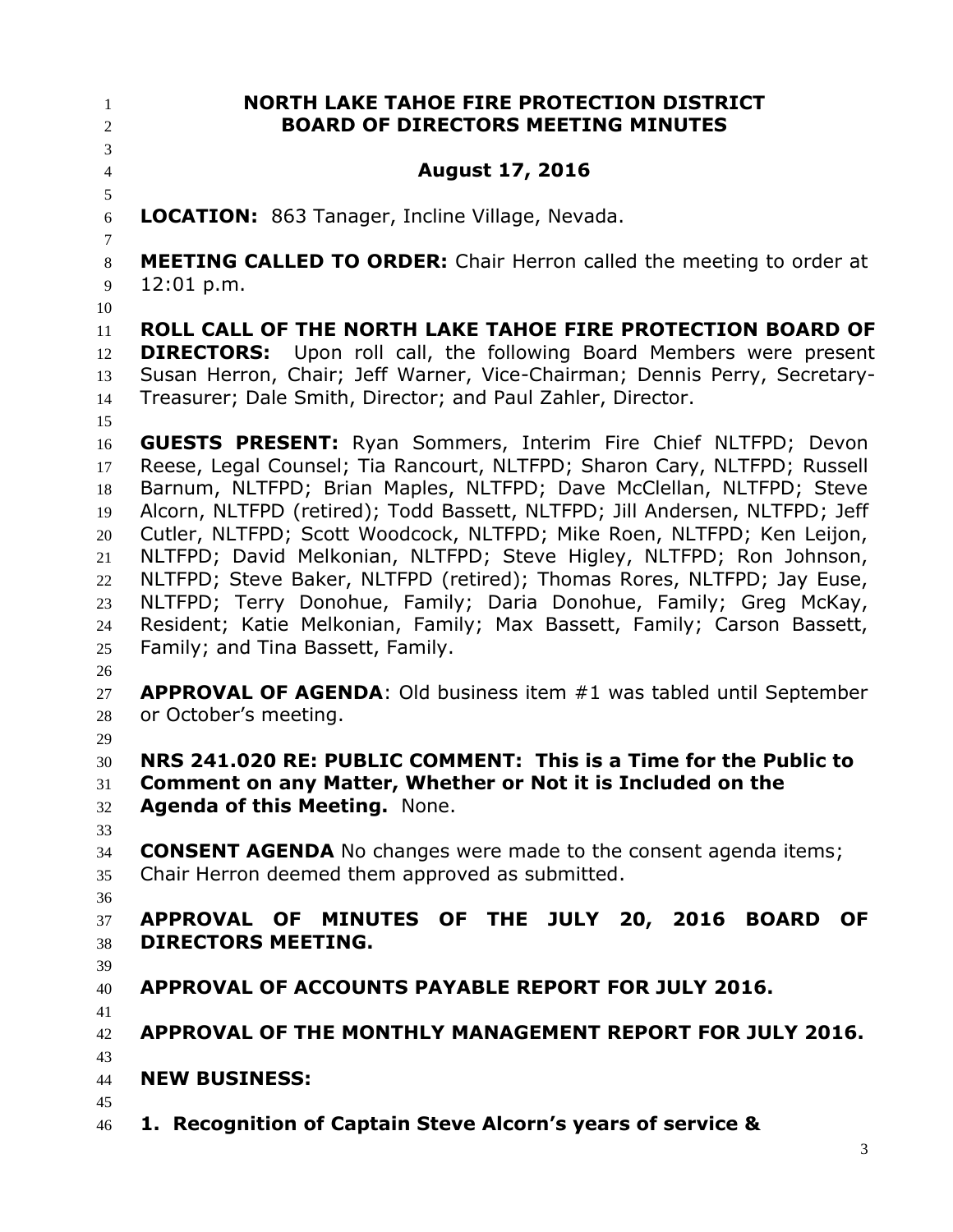# **retirement from NLTFPD (Presented by Interim Fire Chief Ryan**

### **Sommers)**

- Captain Steve Alcorn served with North Lake Tahoe Fire Protection District
- for 19 years, having previously done 5 years at Carson City. Interim Chief
- Sommers thanked Captain Steve Alcorn tremendously for his years of
- dedication and service with the District and that we wish him the best in his
- retirement. Steve Alcorn was presented with his shadow box and thanked
- the District and personnel for everything they had done for him over the
- years.
- 

## **2. Promotions & Badge Pinning Ceremony of Ron Johnson, Todd**

- **Bassett and Dave Melkonian to Engineers (Presented by Interim Fire Chief Ryan Sommers)**
- Interim Chief Sommers explained that the District has been hoping to fill
- three Engineer positions for some time and that the budget has finally allowed for that to happen.
- Todd Bassett joined the District in 2004 and came to us hired as a
- Paramedic, however went through Paramedic school through District funds.
- Todd has been a great investment and has been a great employee for the
- District thus far and will continue to be a great asset as an Engineer.
- Dave Melkonian joined the District in 2012 as a Paramedic and has done a
- wonderful job thus far. We are excited to have him continue to serve the District as an Engineer.
- Ron Johnson joined the District in 2000 from East Fork Fire and came to us as a Paramedic and is now being promoted to Engineer. We are also excited
- to have him continue to work and be recognized within the District in his new capacity.
- 

### **3. Badge Pinning Ceremony for the Fire Inspector Jennifer Donohue (Presented by Interim Fire Chief Ryan Sommers)**

- Interim Chief Sommers introduced Jennifer Donohue as the new Fire
- Inspector who works in prevention with Assistant Fire Marshal Mark Regan.
- She brings her 20+ years of experience with her from Reno Fire and we are
- excited to have her with us.
- 

### *Chair Herron adjourned the meeting for a short break from 12:10 – 12:15 p.m.*

### **4. Discussion & Possible Action to purchase two new ambulances rather than lease (Presented by Business Manager Sharon Cary)**

Business Manager Sharon Cary explained to the Board of Directors that it

makes financial sense to use the funds we have to purchase the

ambulances. A year ago, the District paid off \$312,000 of debt so that we

- did not incur that interest.
-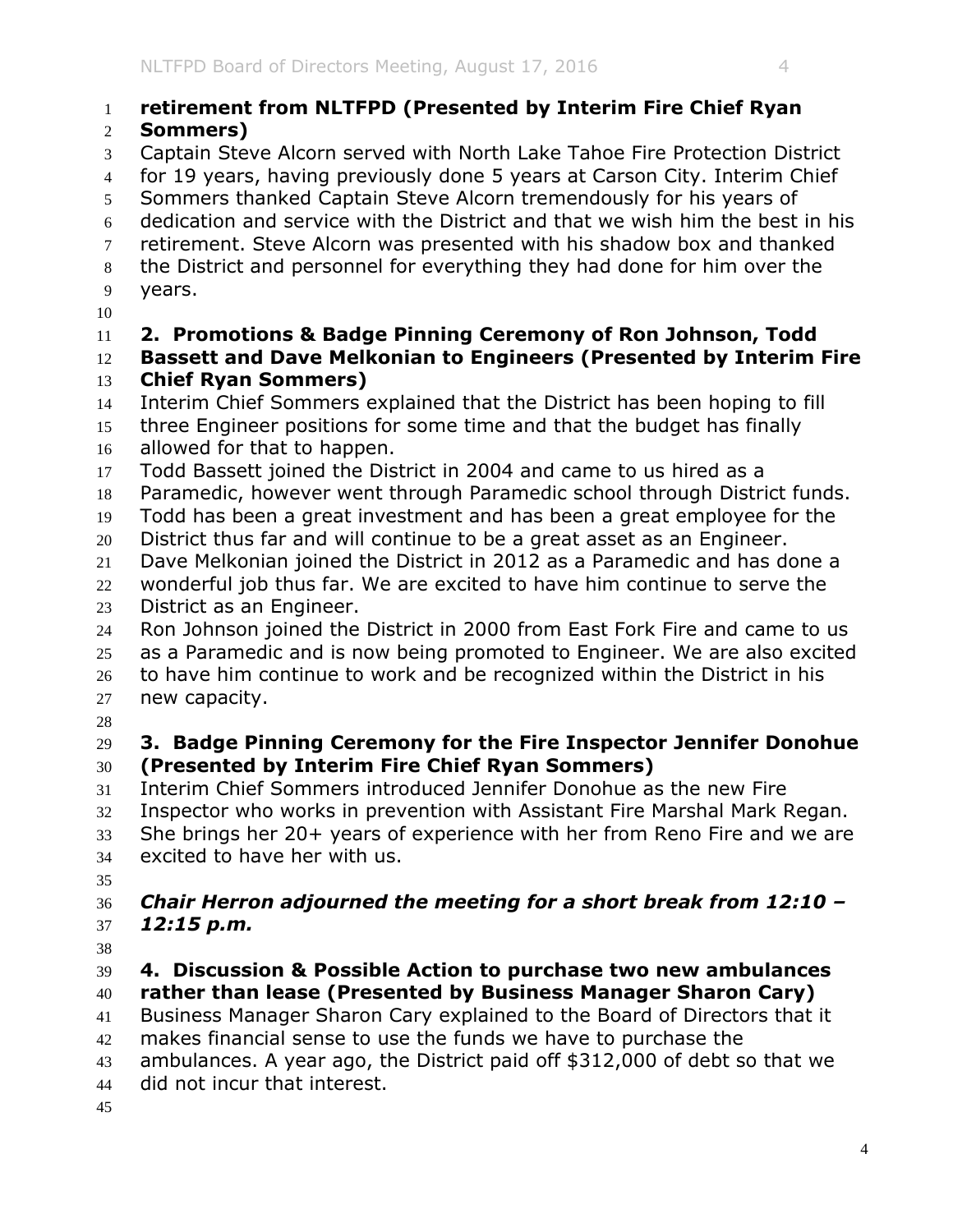Director Perry made a motion to approve the purchase instead of lease the ambulance(s). Director Zahler seconded. The motion passed 5-0. **5. Discussion & Possible Action to purchase a demo ambulance from Braun Northwest (Presented by Interim Fire Chief Ryan Sommers)** Interim Chief Sommers explained to the Board of Directors that in March, one of the District's ambulances was involved in a motor vehicle accident on Mt. Rose Hwy. The cab and chassis issue has been resolved, but the ambulance box issue is still having trouble with the Insurance Company. We have been borrowing ambulances because we have an old fleet and have been having difficulties, so this demo ambulance from Braun would help fill a hole in our current fleet. The District would also receive a discount on the demo ambulance, so it would also make financial sense for the District as well. This demo ambulance would count as one of the two that was just approved in the item previously and in the budget. Interim Chief Sommers asked that the Board approve the purchase of this demo ambulance so that the District can receive one in a timely manner and the second can be ordered and would probably arrive in spring 2017. Director Perry asked if the Insurance Company is going to total the ambulance and cut the District a check or…? Interim Chief Sommers said that we should receive \$48,000 and some change which includes the gurney and stair chair which have to be replaced any time an ambulance is involved in an accident. It is a requirement that it gets replaced. \$19,000 of that goes towards the gurney and stair chair and the rest will go towards a new cab and chassis, which still puts us at about \$4,000 out of pocket to replace the cab and chassis. Director Perry asked where the contention is with the ambulance and whether it is the box and what it is worth or if it is something else. Interim Chief Sommers explained that the contention is that the Insurance Adjuster said that they can repair the box for \$11,000 but Braun said that's not possible and that it is a minimum of \$25,000. The Insurance Company says that they are not responsible for the repair and re-mounting of the box onto a different chassis, but it makes no sense to repair a patient box and leave it on a wrecked chassis. Braun is trying to work with the adjuster to get the entire thing covered by our Insurance Company. Director Smith expressed concern about why it has taken so long to replace the ambulance that was involved in the wreck and that it has taken far too long (6 months) to replace it. This is one of our main pieces of equipment and Director Smith expressed his frustration over this taking so long and that it has placed an unnecessary burden on the District. Director Perry wanted to make sure that this demo ambulance would be considered one of the two that was just approved in the previous agenda item. Interim Chief Sommers said that the demo ambulance would in fact count as one of the two ambulance approved for purchase in the previous agenda item. He also explained that on Monday, the Braun representative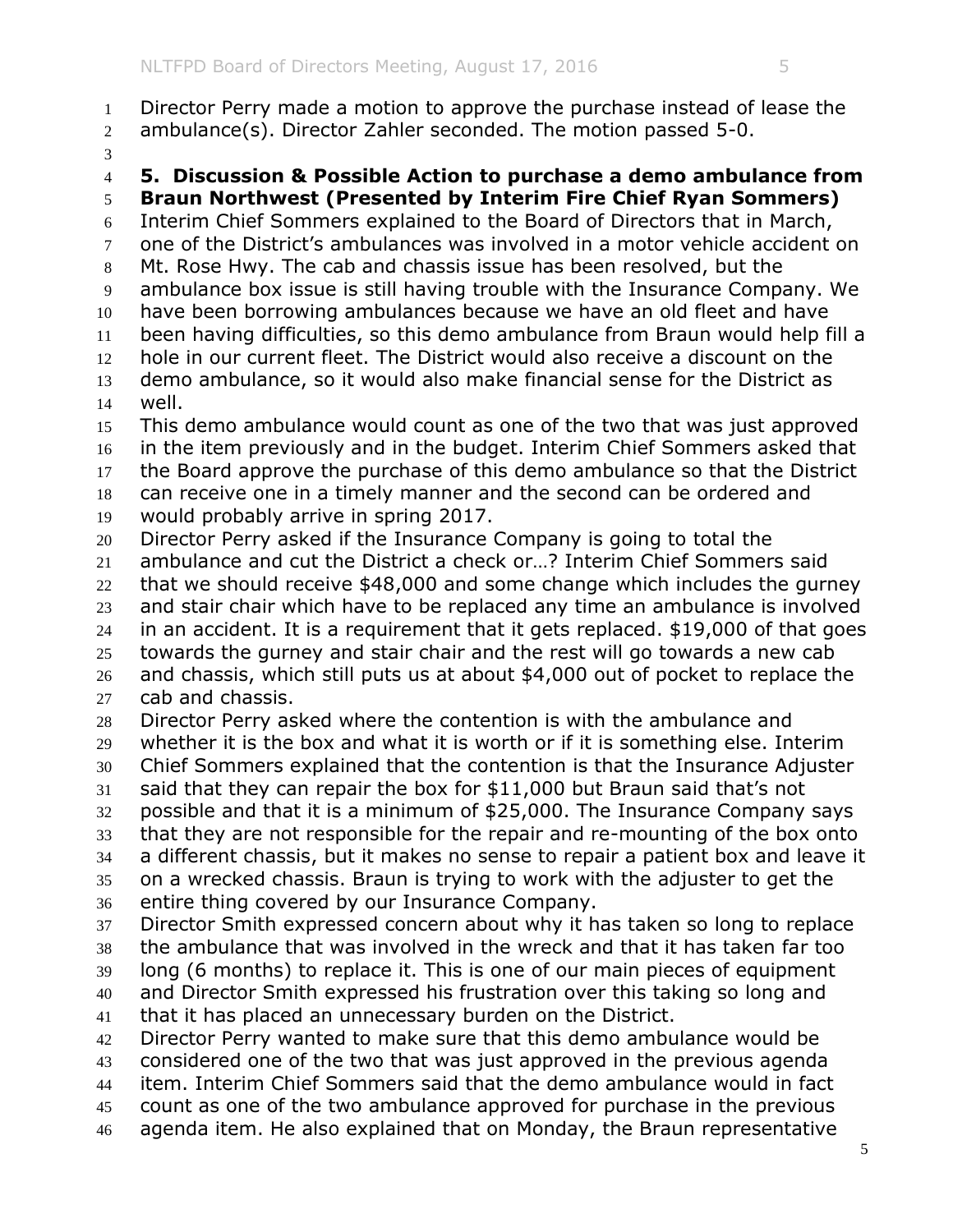out in front of the public.

 was here and explained some of the channels that we were unaware of and then he went to the Insurance Adjusters doorstep to talk more with her

about the wrecked ambulance. If the District buys the demo ambulance, the

Shows West, which would actually be a great way to get the District's name

Business Manager Sharon Cary said that the ambulance fund has about half

District would have to loan the ambulance back to Braun to attend Fire

 a million dollars in it currently, which means that the District would be able to pay for the ambulances outright without any issues. Direct Perry asked whether there is anything the District can do in order to be whole on accessories like this to ensure that we get full replacement cost on things like this. Legal Counsel Devon Reese said he has not seen Insurance Companies provide any such agreement or set-up. Generally, that's why you have an ambulance fund for things that pop up that need to be taken care of. Director Warner suggested that the District contact the Nevada Department of Insurance and express concern over our Insurance Company's handling of this issue. Legal Counsel Devon Reese advised that it would premature at this point to do so and that he will evaluate the situation and get back with the Board about further action. 22 Director Smith made a motion to buy the demo ambulance and Director Perry seconded. The motion passed 5-0. **6. Discussion, Update & Possible Action on appeal of Cowan Case (Presented by Legal Counsel)** 27 Legal Counsel Devon Reese has been watching a companion case out of Las Vegas and the Nevada Supreme Court issued a final on the case. It is Legal Counsel's recommendation that the District settles its case so that we do not incur more costs associated with an appeal because it is most likely going to result in the same outcome as the case out of Las Vegas, which will most likely not be favorable to the District. Legal Counsel is looking for direction and approval from the Board of Directors to pursue settling the case. The Board agreed and approved Legal Counsel to move forward with pursuing a settlement on the Cowan case. The Board agreed with Legal Counsel's recommendation to settle the Cowan Case. **7. Discussion, Update & Possible Action on the Fire Safe Counsel Bankruptcy (Presented by Interim Fire Chief Ryan Sommers)** Legal Counsel Devon Reese updated the Board of Directors on the NV Fire Safe Counsel Bankruptcy and explained that for the last several months, the District and Legal Counsel have been in front of bankruptcy court and that the government has allocated the funds incorrectly and unfairly. The District 44 has been trying to figure out how to get the correct amount that we are owed paid back to us, however it looks like the offer and amount that has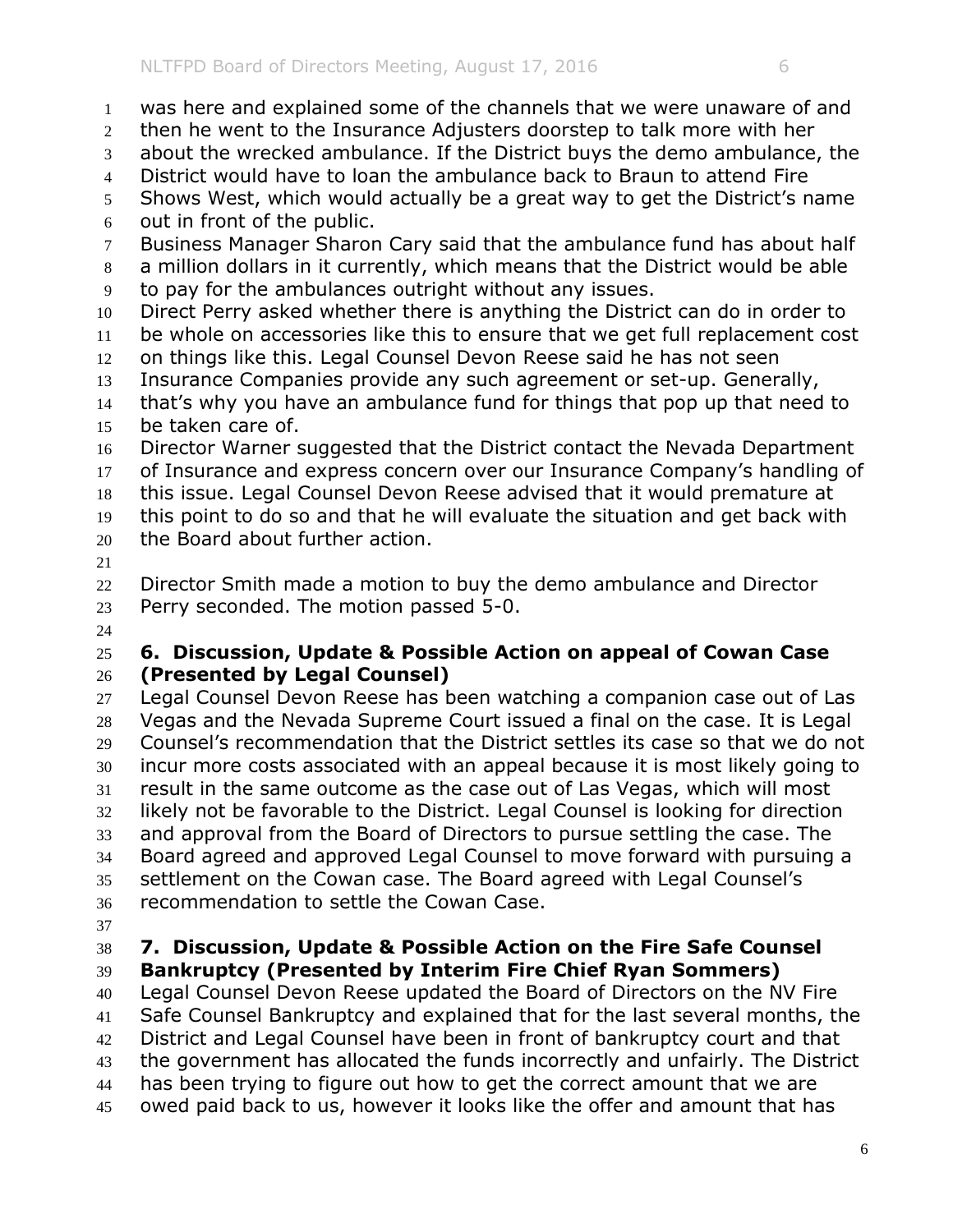been determined, which is \$192,000, is the "best scenario". That does mean that the District would be settling for significantly less than we are owed. Legal Counsel Devon Reese did express to the Board that working with the department of justice has been a very garish experience and that he and his firm have worked very hard but have not been very fruitful in their efforts. The District would be withdrawing their objections to the current legal 7 direction and appeals process and that we would also be withdrawing the objection to the current procedural posture and moving forward with the settlement amount of \$192,000. Director Warner expressed that while he supports Legal Counsel's direction, it is an unfortunate outcome to have to settle for the reduced amount of funds. **OLD BUSINESS:** None. **REPORTS: A. Legal Counsel Reports** None. **B. Board of Directors Comments/ Reports** None. **C. Fire Chief Reports** Interim Chief Sommers informed the Board of Directors that at about 3am on Sunday, August 7<sup>th</sup>, the District responded to a fatal structure fire. It has been rough on the District, the neighborhood and the family involved. The District will continue to follow up with the employees to make sure everyone is ok. There have been some rumors about the response time to the incident that are incorrect. The real response time was 4 minutes and 28 seconds for the first engine to arrive on scene. We thank East Fork Fire, Truckee Fire and the Insurance Adjuster who have all come and helped with the scene and investigation. Fire Inspector Jennifer Donohue informed the Board that the case is still under investigation and we are still waiting for reports from the medical examiner's office. 16 – 17 man hours between Assistant Fire Marshal Mark Regan and Fire Inspector Jennifer Donohue have been spent in attempts to determine the cause of the fire. The District is able to rule out 3 of the 4 potential causes of the fire but we are not ready to release the entire detailed report yet. The community meeting was rescheduled and Interim Chief Sommers and Chair Herron will attend when it does get rescheduled to help communicate with the neighborhood. A Type 3 Engine has been sent to California to help back-fill for incidents this season. The Wildland Crew is on the Strawberry Fire and there was a fatality

 on that incident (none of our crew was involved but it was adjacent to their position on the fire). The District will pull them when they return to District and make sure that they receive the support they need regarding that incident.

46 August 29<sup>th</sup> is the Tahoe Fund Dinner at Sand Harbor and the District has